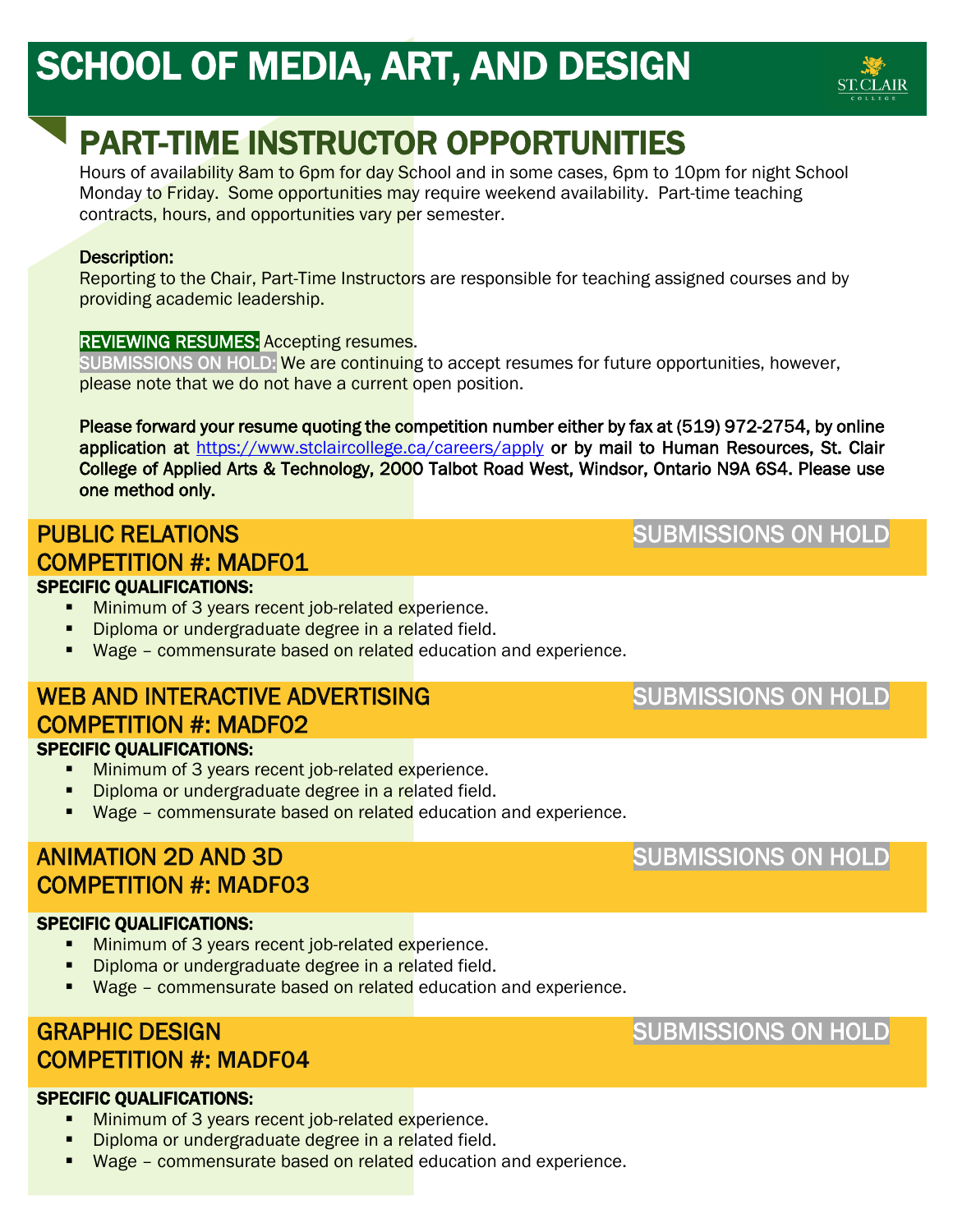# HOSPITALITY COMPETITION #: MADF05

#### SPECIFIC QUALIFICATIONS:

- **Minimum of 3 years recent job-related experience.**
- Diploma or undergraduate degree in a related field.
- Wage commensurate based on related education and experience.

### MEDIA CONVERGENCE COMPETITION #: MADF06

- **Minimum of 3 years recent job-related experience.**
- Diploma or undergraduate degree in a related field.
- **Wage commensurate based on related** education and experience.

## FASHION DESIGN COMPETITION #: MADF07

- **Minimum of 3 years recent job-related experience.**
- Diploma or undergraduate degree in a related field.
- **Wage commensurate based on related** education and experience.

#### ADVERTISING COMPETITION #: MADF08 SPECIFIC QUALIFICATIONS:

- **Minimum of 3 years recent job-related experience.**
- Diploma or undergraduate degree in a related field.
- **Wage commensurate based on related** education and experience.

#### **CULINARY** COMPETITION #: MADF09 SPECIFIC QUALIFICATIONS:

- **Minimum of 3 years recent job-related experience.**
- Diploma or undergraduate degree in a related field.
- **Wage commensurate based on related** education and experience.

#### EVENT MANAGEMENT COMPETITION #: MADF10 SPECIFIC QUALIFICATIONS:

- **Minimum of 3 years recent job-related experience.**
- Diploma or undergraduate degree in a related field.
- **Wage commensurate based on related** education and experience.

#### **JOURNALISM** COMPETITION #: MADF11

#### SPECIFIC QUALIFICATIONS:

- **Minimum of 3 years recent job-related experience.**
- Diploma or undergraduate degree in a related field.
- **Wage commensurate based on related** education and experience.

# SUBMISSIONS ON HOLD

# REVIEWING RESUMES

# SUBMISSIONS ON HOLD

SUBMISSIONS ON HOLD

# SPECIFIC QUALIFICATIONS:

# SPECIFIC QUALIFICATIONS:

REVIEWING RESUMES

# REVIEWING RESUMES

REVIEWING RESUMES